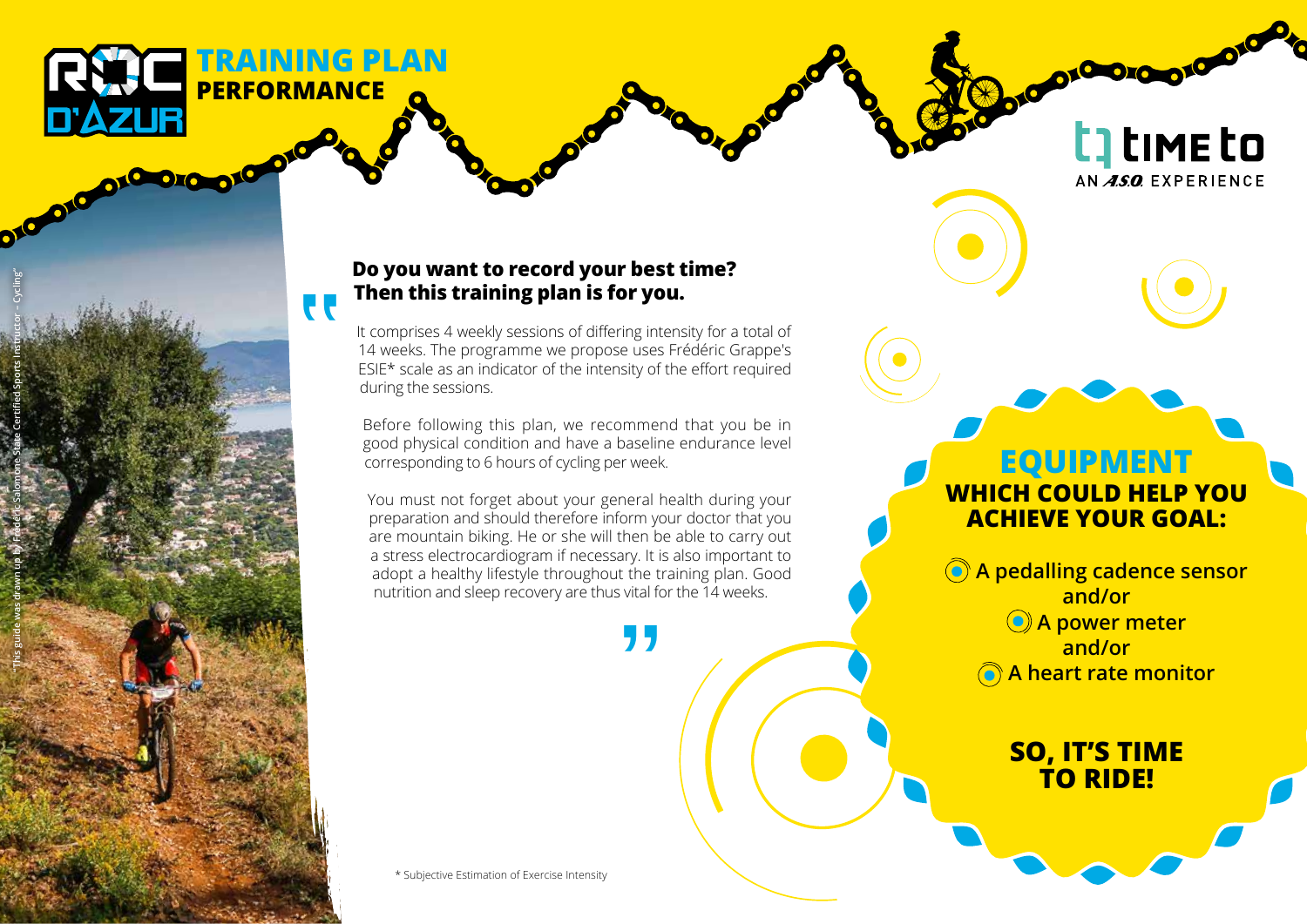## **WHAT YOU SHOULD REMEMBER DURING THE SESSIONS:**

- **The right incredalling cadence in revolutions per minute.** When this is not specified, then it's up to you.
- **Intensities "I…":** refer to Frédéric Grappe's ESIE scale (from I1 to I7).
- **The exercises must be carried out within the time allocated to the session**.
- **Muscle strengthening:** the purpose of this type of session is to eliminate any imbalances in order to avoid injury and improve the transfer of the energy produced during pedalling.

To be carried out with little or no load if you are training alone. For the first sessions, we recommend calling on the services of an indoor training coach.

**3 x [I3 8' + I2 6']:** ride for 8 minutes at I3 then 6 minutes at I2, exercise to be repeated 3 times.

|  | <b>ZONES</b>    | <b>INTENSITY</b>      | <b>PERCEPTION</b><br><b>SENSATIONS EXPERIENCED DURING THE EXERCISE</b>                                                                                                         | HEART<br><b>RATE</b>                     |
|--|-----------------|-----------------------|--------------------------------------------------------------------------------------------------------------------------------------------------------------------------------|------------------------------------------|
|  | $\overline{17}$ | <b>Maximum</b>        | No leg muscle pain - Impression of an exercise in apnoea -<br>Hyperventilation at the end of the exercise                                                                      | Rate not significant                     |
|  | 16              | Sub-Max               | Extreme discomfort during the exercise close to nausea - Conversa-<br>tion impossible                                                                                          | Rate not significant                     |
|  | 15              | <b>Super-critical</b> | Rapid increase in leg muscle pain which rapidly becomes unbearable -<br>Conversation very difficult at end of exercise - Complete exhaustion after<br>between 5 and 10 minutes | > 96 % maximum heart rate                |
|  | 4               | <b>Critical</b>       | Gradual but bearable increase in leg muscle pain - conversation<br>difficult - Significant exhaustion after 20 minutes                                                         | Between 92 and 96%<br>maximum heart rate |
|  | 13              | <b>Sustained</b>      | Beginning of pain - conversation difficult - Exhaustion after 2 hours                                                                                                          | Between 85 and 92%<br>maximum heart rate |
|  | 2               | <b>Medium</b>         | No leg muscle pain – easy to maintain exercise intensity – Fatigue after<br>3-4 hours                                                                                          | Between 75 and 85%<br>maximum heart rate |
|  | $\overline{11}$ | Light                 | No muscle pain - Completely relaxed pedalling - Conversation very easy -<br>Fatigue over several hours                                                                         | < 75% maximum heart rate                 |

*This training programme uses Frédéric Grappe's ESIE scale as an indicator of the effort required during the sessions.*

t] time to

UNE EXPÉRIENCE  $\overline{ASO}$ 

ordono ord

**"This guide was drawn up by Frédéric Salomone State Certified Sports Instructor – Cycling"**

**TRAINING PLAN**

**PERFORMANCE**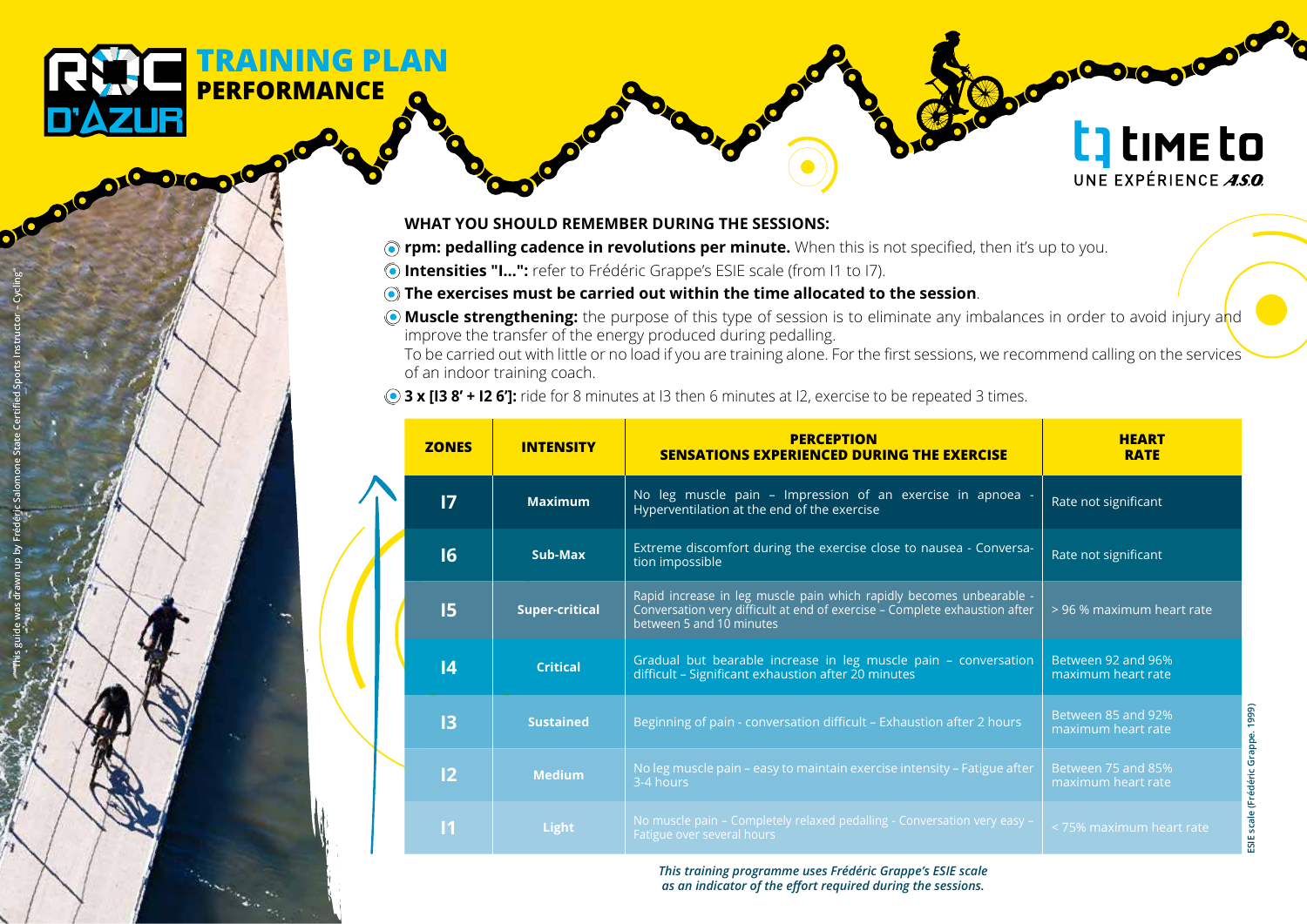010010010 O10 O10 **01 02 03 04 05 06 06 07** WEEK 01 WEEK 02 WEEK 03 WEEK 04 WEEK 05 Session **01 OVERSPEED** Session **01 CONDITION TEST** Session **01 OVERSPEED** Session **01 STRENGTH** Session **01 PEDALLING 1h30:** I2 on road or easy **1h30:** including warm-up, **1h30:** I2 on road. **1h30:** I2 on road or easy riding XC riding XC. reconnaissance, test and cool-XC.

down. Find a route of about 10' which comprises the various frequencies of an XC race: short and long climbs, acceleration sectors… After a complete warm-up (at least 40'), ride a timed circuit to test your condition. Session **02 STRENGTH 2h00:** I2 on road. **Exercise**: Find a regular climb with a slope of about 5%. Ride seated at intensity I3 at 60 rpm until you can no longer maintain the effort. Exercise to be carried out twice. 2 repetitions. Session **03 MUSCLE STRENGTHENING 15'** Home trainer at I2 - 80 rpm **15'** Rowing machine **15'** Abdominal wall **15'** Back/Pectorals - Biceps/ Triceps - Shoulders **Exercise**: 3 x 3 km on a downhill false flat at I3 at 110/120 rpm. Return to starting point at I2, usual pedalling cadence. Session **02 ENDURANCE 2h00:** I2 on hilly road or XC with no extremely steep climbs. **Exercise**: Carry out all the climbs at I3, between 90 and 110 rpm. Session **03 MUSCLE STRENGTHENING 15'** Home trainer at I2 - 80 rpm **15'** Rowing machine **15'** Abdominal wall **15'** Back/Pectorals - Biceps/ Triceps - Shoulders **Exercise:** On flat or downhill false flat. 4 x [I4 5' 110 rpm + I2 5' 80 rpm] Session **02 INTERVAL TRAINING** XC **2h00:** Fartlek with intervals of your choosing. Session **03 MUSCLE STRENGTHENING 15'** Home trainer at I2 **15'** Rowing machine **15'** Abdominal wall **15'** Back/Pectorals - Biceps/ Triceps - Shoulders **Exercise:** Find a regular climb with a slope of about 6-7%. 3': Ride seated at intensity I3 at 50 rpm, followed by an effort out of the saddle at I4 60 rpm until you can no longer maintain the effort. Exercise to be carried out twice. 10' active recovery between the 2 repetitions. Session **02 MUSCLE STRENGTHENING 15'** Home trainer at I2 **15'** Rowing machine **15'** Abdominal wall **15'** Back/Pectorals - Biceps/ **15'** Stretching Session **03 INTERVAL TRAINING** On road **2h00:** I2 **Exercise:** On flat 6 x [15 1' + 12 5' 90 rpm] **1h30 broken down as follows:**  I2 20' + Exercise 1h00 + I1 10'. **Exercise:** Find a sector with a significant altitude difference (+ 15%) and repeat numerous climbs, varying the slope and the nature of the terrain. The lower the grip, the better the exercise. Session **02 INTERVAL TRAINING 2h00:** I2 **Exercise**: Gentle climb  $3 \times 122' + 152'$ Session **03 MUSCLE STRENGTHENING 15'** Home trainer at I2 - 80 rpm **15'** Rowing machine **15'** Abdominal wall **15'** Back/Pectorals - Biceps/ Triceps - Shoulders **20'** Home trainer at I1/I2 **20'** Rowing machine **10'** Core work Session **02 CARDIO RELAXATION** Swimming **40'** Total swimming Session **03 CARDIO STRENGTHENING 20'** Home trainer at I1/I2 20' Rowing machine Core work at your discretion On road **1h30:** I1/I2 **Exercise:** On a climb of about 6%. alternate sequences of 30'' at I4 at 60 rpm with 1' at I2 at 90 rpm (out of saddle) until you can no longer sustain the rate. Ignore the heart rate monitor during the lower intensity phase; trust your own perception of effort. Session **02 INTERVAL TRAINING** Road or easy riding XC **2h00:** I2 **Exercise**: 3 x [I4 10' + I2 5'] Session **03 MUSCLE STRENGTHENING 15'** Home trainer at I2 **15'** Rowing machine **15'** Abdominal wall **15'** Back/Pectorals - Biceps/ Triceps - Shoulders

**15'** Stretching Session **04 ENDURANCE Road or XC 3h30:** I1/I2 **15'** Stretching Session **04 ENDURANCE Training on road or XC 3h00:** I1/I2 **15'** Stretching Session **04 ENDURANCE Road or XC 3h30:** I1/I2 Session **04 ENDURANCE Road or XC 4h00:** I1/I2 **15'** Stretching Session **04 ENDURANCE Road or XC 4h00:** I1/I2 Session **04 ENDURANCE Road or XC 4h00:** I1/I2 **15'**Stretching Session **04 ENDURANCE Road or XC 4h00:** I1/I2



WEEK 06

**CARDIO STRENGTHENING** WEEK 07

Archarge Contractor Contractor

Session **01 STRENGTH**

Session **01** 

## **TRAINING PLAN PERFORMANCE**